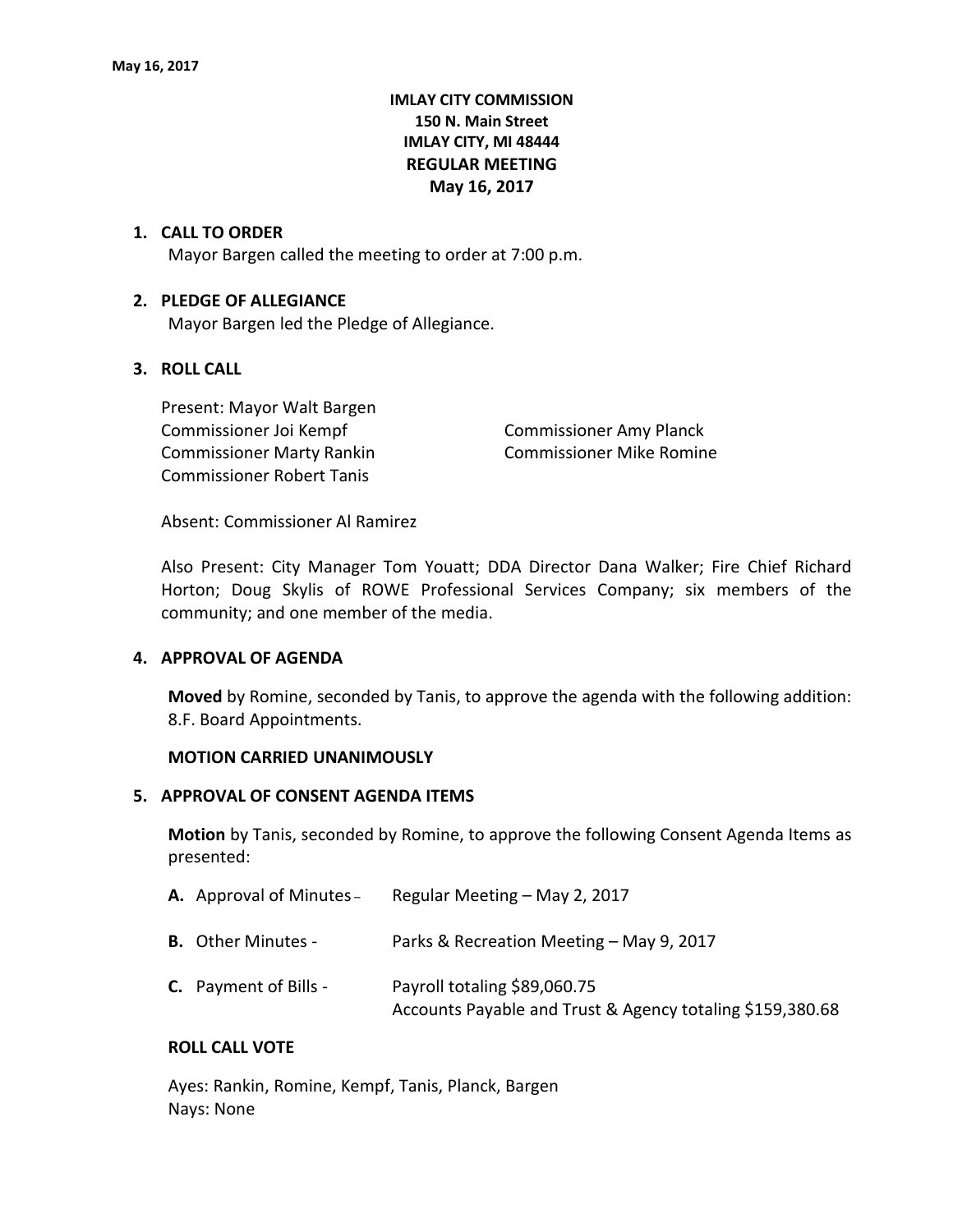## **MOTION CARRIED 6 - YEAS; 0 - NAYS**

## **6. CITIZENS FROM THE FLOOR**

Alan Rosenbalm, Imlay City, addressed the Commission to relay his thoughts on the recent SAW project, stating that Spicer Group had done a good job of presenting on the status of the City's infrastructure and reporting the results of televising the pipes. Mr. Rosenbalm urged the Commission that when repairing the system, the City do something other than a Band-Aid approach. Additionally, Mr. Rosenbalm inquired as to why MDOT had not yet restriped M-53 for the lane reconfiguration.

City Manager Tom Youatt responded that MDOT began their statewide striping efforts in May and will notice the City 2-3 weeks prior to their local work on M-53 so that the City can notify its citizens.

## **7. PUBLIC HEARING – FY2017-2018 BUDGET**

**Motion** by Romine, seconded by Kempf, to enter all notices, publications and communications into the record for the Public Hearing on the FY17/18 Budget.

## **MOTION CARRIED UNANIMOUSLY**

Mayor Bargen opened the Public Hearing at 7:04 p.m.

City Manager Tom Youatt reported that proper notice had been given for the public hearing on the FY17/18 Proposed Budget and it had been made available at City Hall per Charter requirement. Youatt explained the FY2017-18 Proposed Budget included total revenues of \$6,641,000.00 across all funds and total expenditures of \$6,572,100.00. Youatt noted the proposed operating millage rate of 17.7213 mills to support the General Fund since the City is not subject to a Headlee rollback this year; 2.2750 mills of proposed Road Millage to be levied for the purpose of road and sidewalk improvements; and 1.5000 mills of proposed Drain Debt levy. Youatt detailed the major projects that the City will undertake in the next several years. Youatt noted an increase of only 2.81% to health insurance costs in FY17/18; and increases in employee contributions from 10% to 11% for health insurance premiums and from 2% to 3% of pension costs for the MERS B-4 Plan. Youatt noted these are good trends and the City is headed in the right direction. Youatt reported stable property values, with a slight increase in residential values, and noted strong fund balances in the General Fund and Water/Sewer Fund. Youatt referenced the goal of the City to complete projects while maintaining healthy fund balances.

Stu Davis, Imlay City, stated he had watched the budget process for forty years and sees the need to budget \$225,000.00 annually within the Fire Department so that equipment can be replaced every 20 years. Mr. Davis noted that a good pumper truck costs \$750,000.00.

City Manager Tom Youatt noted that when you look at the budget and particularly the revenue streams, you will see that the State of Michigan has not lived up to its Shared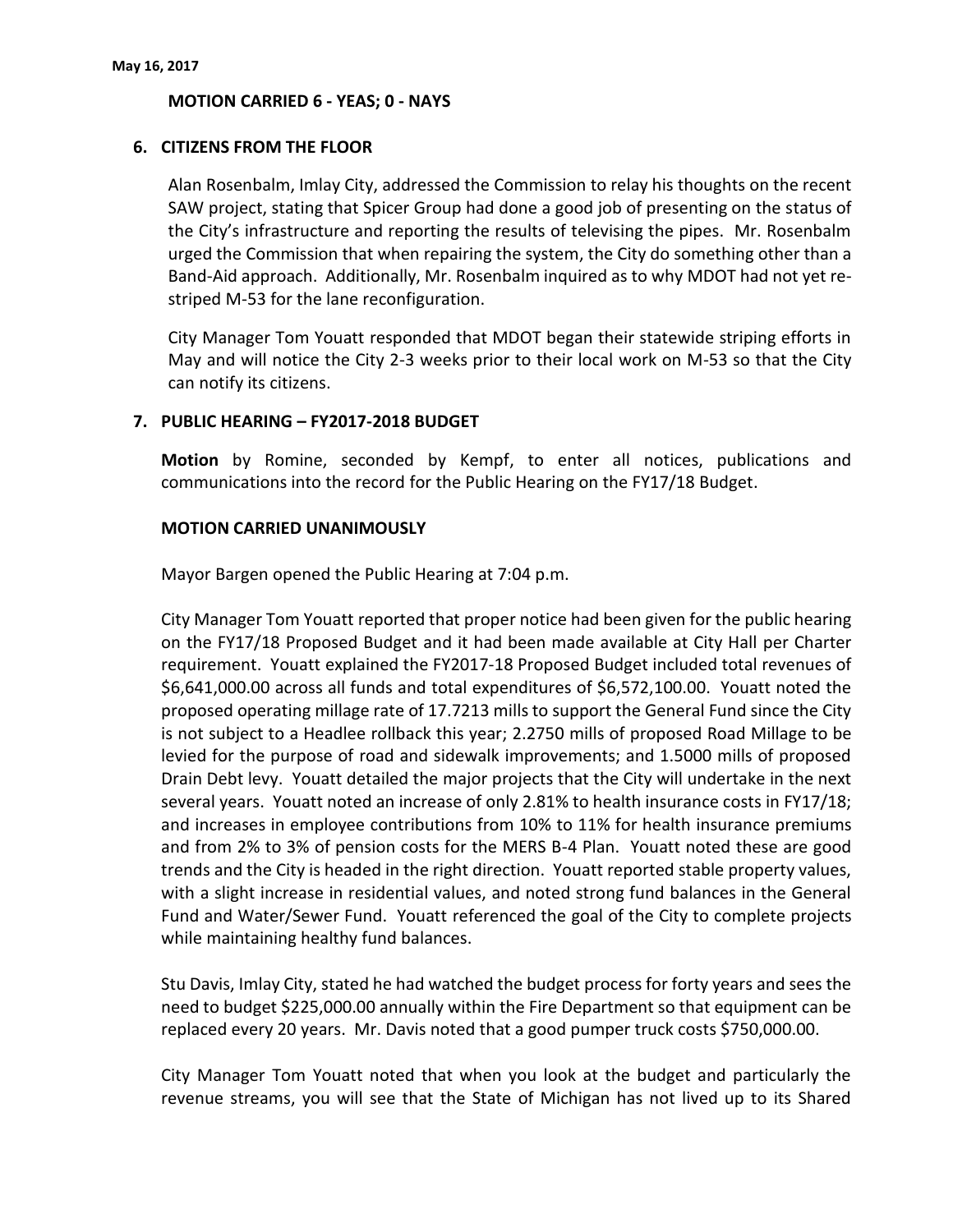Revenue promises and the City has lost over \$1,600,000.00 since 2002 due to this. Youatt stated that property values have remained stable and there are no new revenues.

Stu Davis, Imlay City, stated that is a fact of life when you don't get this or that, and the money needs to be found to fund this. Mr. Davis encouraged a different way of budgeting.

City Manager Tom Youatt inquired of Mr. Davis as to whether he had reviewed the FY17/18 Proposed Budget, and noted that once he does, he will realize the money is not available within the operating budget. Youatt added that the City Commission is being responsible and has identified the need for a new pumper truck, but the equipment would be financed rather than an outright purchase.

Mr. Davis, Imlay City, noted that the City pays interest when they borrow and he hates to see that.

City Manager Tom Youatt responded that General Fund fund balance is approximately \$2,000,000.00 and questioned whether it was wise to spend \$750,000.00 on a pumper truck, causing such fund balance to be unavailable.

Earl Gass, Imlay City, inquired as to whether the City was in the process of acquiring the DNR property on Borland Road.

City Manager Tom Youatt responded that the City is pursuing acquisition of the property and it is going before a DNR committee soon. Youatt noted there would be an appraisal process prior to Commission consideration for approval.

Alan Rosenbalm, Imlay City, stated that in the future perhaps it would be possible to have a small capital improvement fund for repairs.

City Manager Tom Youatt responded that the City budgets for repairs and maintenance each year to provide Department Heads with the best equipment to do their jobs.

Mayor Bargen closed the Public Hearing at 7:17 p.m.

#### **8. OLD BUSINESS - None**

#### **9. NEW BUSINESS**

#### **A. Resolution 2017-7 to Adopt FY2017-2018 Budget and Set Supporting Millage Rates**

City Manager Tom Youatt described the resolution under consideration and noted it was a standard resolution for adopting the budget and setting the supporting millage levies.

**Motion** by Romine, seconded by Planck, to adopt Resolution 2017-7 to Adopt FY2017-18 Budget and Set the Supporting Millage Rates.

### **ROLL CALL VOTE**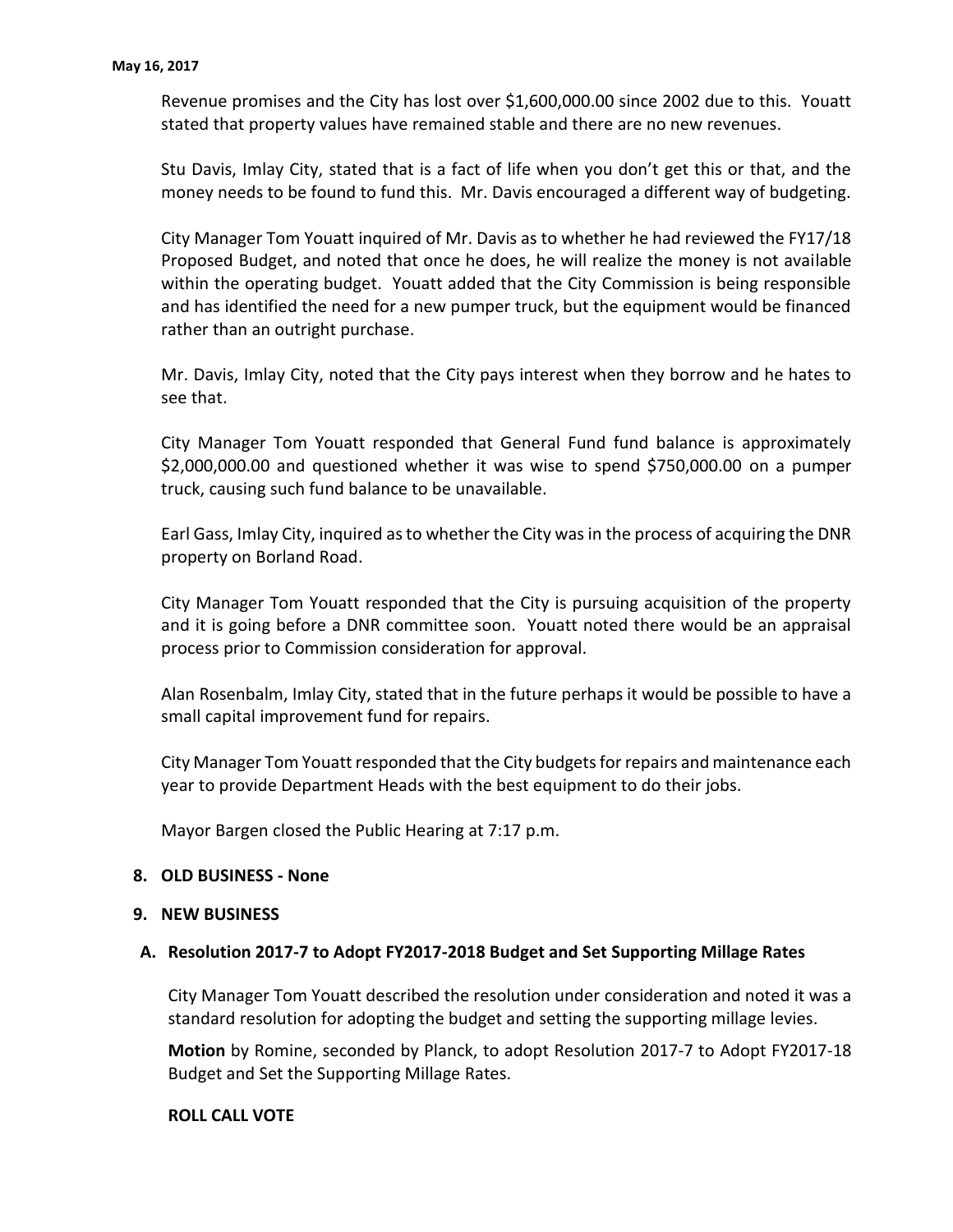Ayes: Kempf, Tanis, Planck, Rankin, Romine, Bargen Nays: None **MOTION CARRIED 6 - YEAS; 0 – NAYS**

#### **B. 2017-2018 Employee Wages**

City Manager Tom Youatt presented his rationale for the 2017-18 Budgeted Pay Rates for City staff, noting a few rate corrections since the April 19, 2017 Budget Workshop. In addition, Youatt noted that the rate for City Assessor Nathan Hager should be \$26,098.00 to accurately reflect the 3% increase. Youatt noted that POAM and TPOAM staff pay rates were in line with negotiated contracts.

**Motion** by Romine, seconded by Kempf, to approve the 2017-18 Budgeted Pay Rates for City staff, as presented.

## **ROLL CALL VOTE**

Ayes: Tanis, Planck, Rankin, Romine, Kempf, Bargen Nays: None **MOTION CARRIED 6 - YEAS; 0 – NAYS**

## **C. City Manager Contract**

City Manager Tom Youatt presented his proposed employment contract for 2017-2020. Youatt presented a summary of the City Manager evaluations, noting his average score of 4.35 on a 1 to 5 scale.

Mayor Bargen stated that the multi-year contract should be approved subject to attorney review.

City Manager Tom Youatt noted that this is essentially the same contract as last time, with the addition of car allowance and other previously negotiated terms, and annual pay increases.

Commissioner Planck noted that City Manager Youatt is doing a fine job and the City is lucky to have him for another three years.

City Manager Tom Youatt stated that it is a pleasure to work for the City and the Commission.

**Motion** by Rankin, seconded by Romine, to approve the 2017-2020 City Manager Employment Agreement, subject to attorney review.

#### **ROLL CALL VOTE**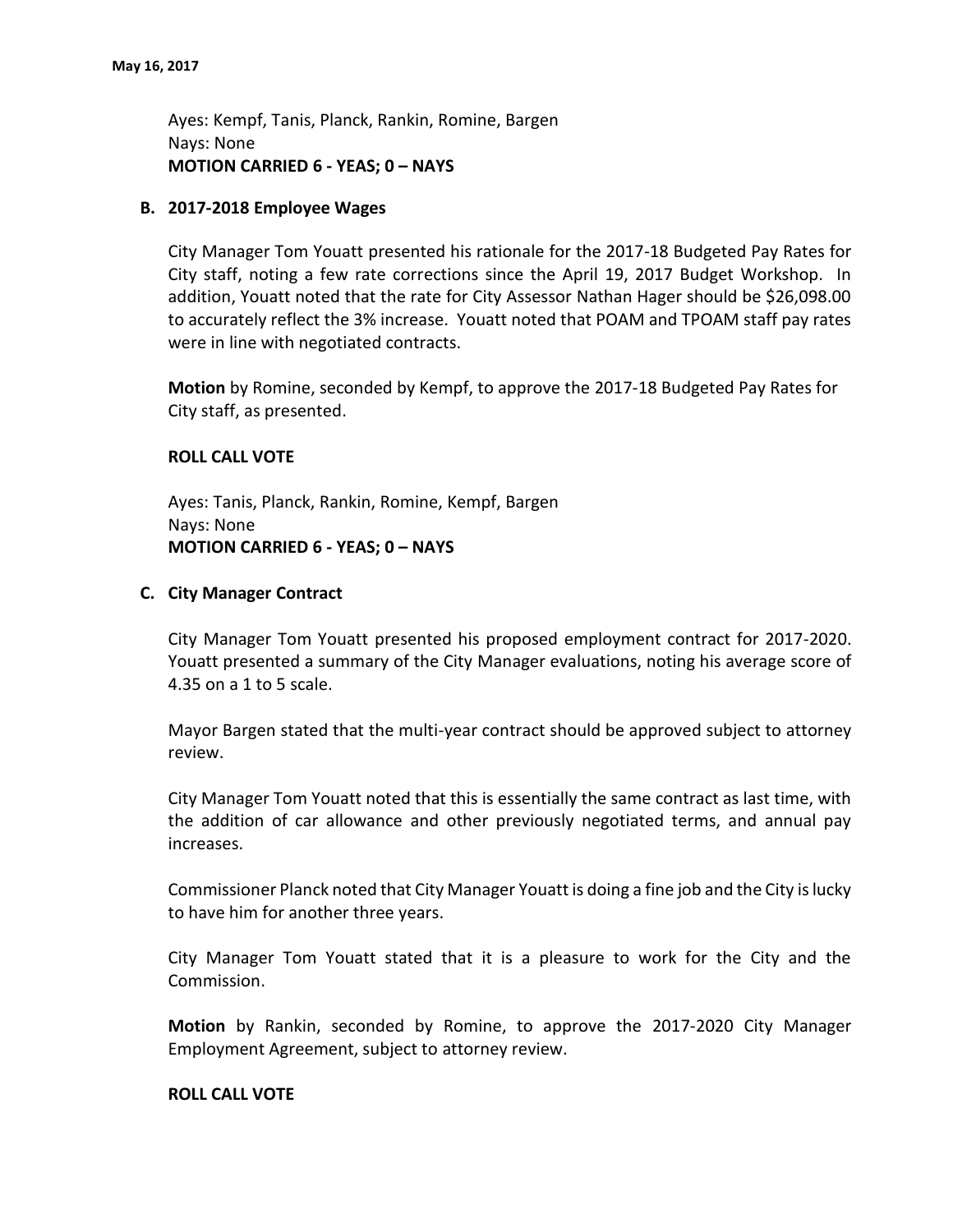Ayes: Kempf, Tanis, Planck, Rankin, Romine, Bargen Nays: None **MOTION CARRIED 6 - YEAS; 0 – NAYS**

# **D. Resolution 2017-8 to Authorize the City of Imlay City to Participate in the MEDC Redevelopment Ready Communities Program**

DDA Director Dana Walker presented an overview of the MEDC Redevelopment Ready Communities Program, stressing that the MEDC is requiring cities to be engaged in the Program for future project eligibility. Ms. Walker noted her attendance at required RRC meetings on behalf of the City and the overall goal of RRC to empower communities through strong planning and development practices. Ms. Walker indicated the ability to apply for MEDC grants is secured through engagement in the process, and eventual RRC certification could equate to waiving of certain MEDC grant match dollars. Ms. Walker noted that the next step involved Commission approval of the resolution to participate and then the City would undergo a self-evaluation of its planning and development practices and work with MEDC staff to improve in areas of need. Ms. Walker stated there is no deadline for the certification but the goal would be to be certified by the next round of MEDC ICE grants.

**Motion** by Romine, seconded by Kempf, to approve Resolution 2017-8 to authorize the City of Imlay City to participate in the MEDC Redevelopment Ready Communities Program.

## **ROLL CALL VOTE**

Ayes: Planck, Rankin, Romine, Kempf, Tanis, Bargen Nays: None **MOTION CARRIED 6 - YEAS; 0 – NAYS**

#### **E. Form Redevelopment Ready Committee**

City Manager Tom Youatt noted that he had met with DDA Director Dana Walker and City Clerk/Treasurer Nicole Frost regarding the RRC Program and is recommending a committee be formed to address the work to be done. Youatt recommended the RRC Committee be comprised of himself, Ms. Walker, Ms. Frost, Zoning Administrator Jerry Edwards, Commissioner Planck and Mayor Bargen. Youatt further recommended meeting on a monthly basis with the goal of earning certification by this time next year to optimize future grant dollars.

**Motion** by Romine, seconded by Tanis, to form a Redevelopment Ready Communities Committee comprised of City Manager Tom Youatt, DDA Director Dana Walker, City Clerk/Treasurer Nicole Frost, Zoning Administrator Jerry Edwards, Commissioner Amy Planck, and Mayor Walt Bargen.

#### **MOTION CARRIED UNANIMOUSLY**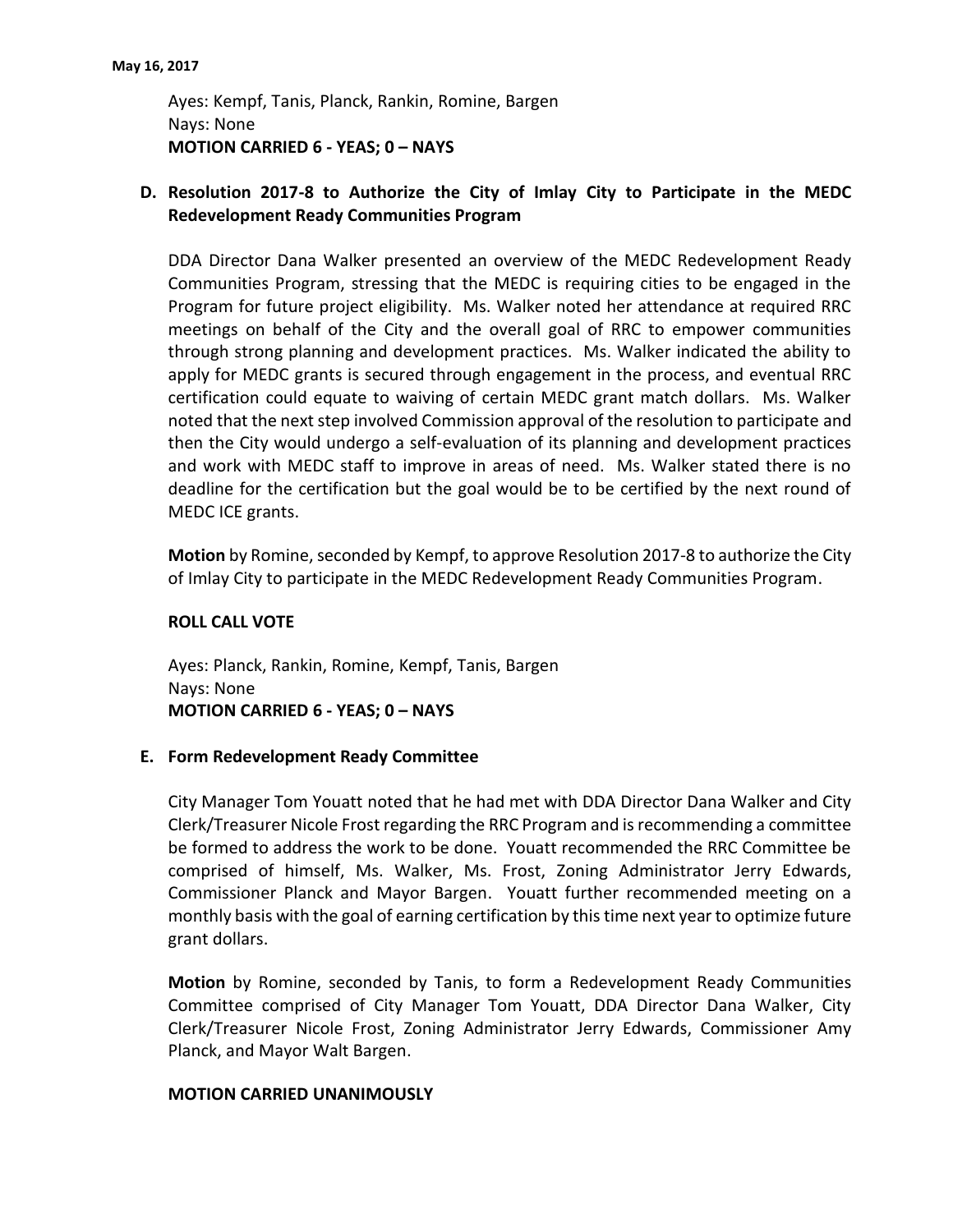## **F. Board Appointments**

Mayor Bargen noted a number of committee appointments that are expiring in June and presented the Commission with the following appointment recommendations:

Reappoint Frank Demske to the Board of Review with the term to expire June 2020.

Reappoint Glen Clemence to the Lamb Steele Building Board with the term to expire June 2020.

Reappoint Lois Rheaume and Kelly Villanueva to the Parks and Recreation Commission with terms to expire June 2019.

Reappoint Tom Germayne and Jason Schwab to the Planning Commission with terms to expire June 2020.

Reappoint Tom Blount to the Zoning Board of Appeals with the term to expire June 2020.

**Motion** by Romine, seconded by Tanis, to reappoint Frank Demske to the Board of Review with the term to expire June 2020; reappoint Glen Clemence to the Lamb Steele Building Board with the term to expire June 2020; reappoint Lois Rheaume and Kelly Villanueva to the Parks and Recreation Commission with terms to expire June 2019; reappoint Tom Germayne and Jason Schwab to the Planning Commission with terms to expire June 2020; and reappoint Tom Blount to the Zoning Board of Appeals with the term to expire June 2020.

#### **MOTION CARRIED UNANIMOUSLY**

#### **10. MANAGER'S REPORT**

Additional information was attached to the packet.

City Manager Tom Youatt drew attention to the Trial Balance report in the meeting packet and noted that General Fund revenues are at 97.63% and expenditures are at 75.51%. Youatt further noted that, with less than a couple of months to go in the fiscal year, the City should come under budgeted expenditures and outperform budgeted revenues. Youatt commended Clerk/Treasurer Nicole Frost for her work on the budget, noting the good job she does keeping departments on track. Youatt reported that he, along with DPW Superintendent Ed Priehs and Clerk/Treasurer Frost, will attend training on the SAW Grant financial model for the sanitary sewer system May 25, 2017. Youatt added that the training will be covered in the SAW Grant expenditures and is a great benefit to the City. Youatt noted issues at the WWTP with ammonia and BOD loading, and stated that sludge hauling efforts and more seasonal weather should improve the situation. Youatt reported he will be meeting with Rob Eggers of Spicer Group to discuss the M-53 Gateway Project and the preparation of a Capital Improvement Plan for the City. Youatt noted that Mr. Eggers will be involved in prioritization meetings with the Commission going forward as well as financing meetings with Tom Traciak. Youatt reported that the new VOIP phone system is slated to be installed June 20, 2017 and relayed his